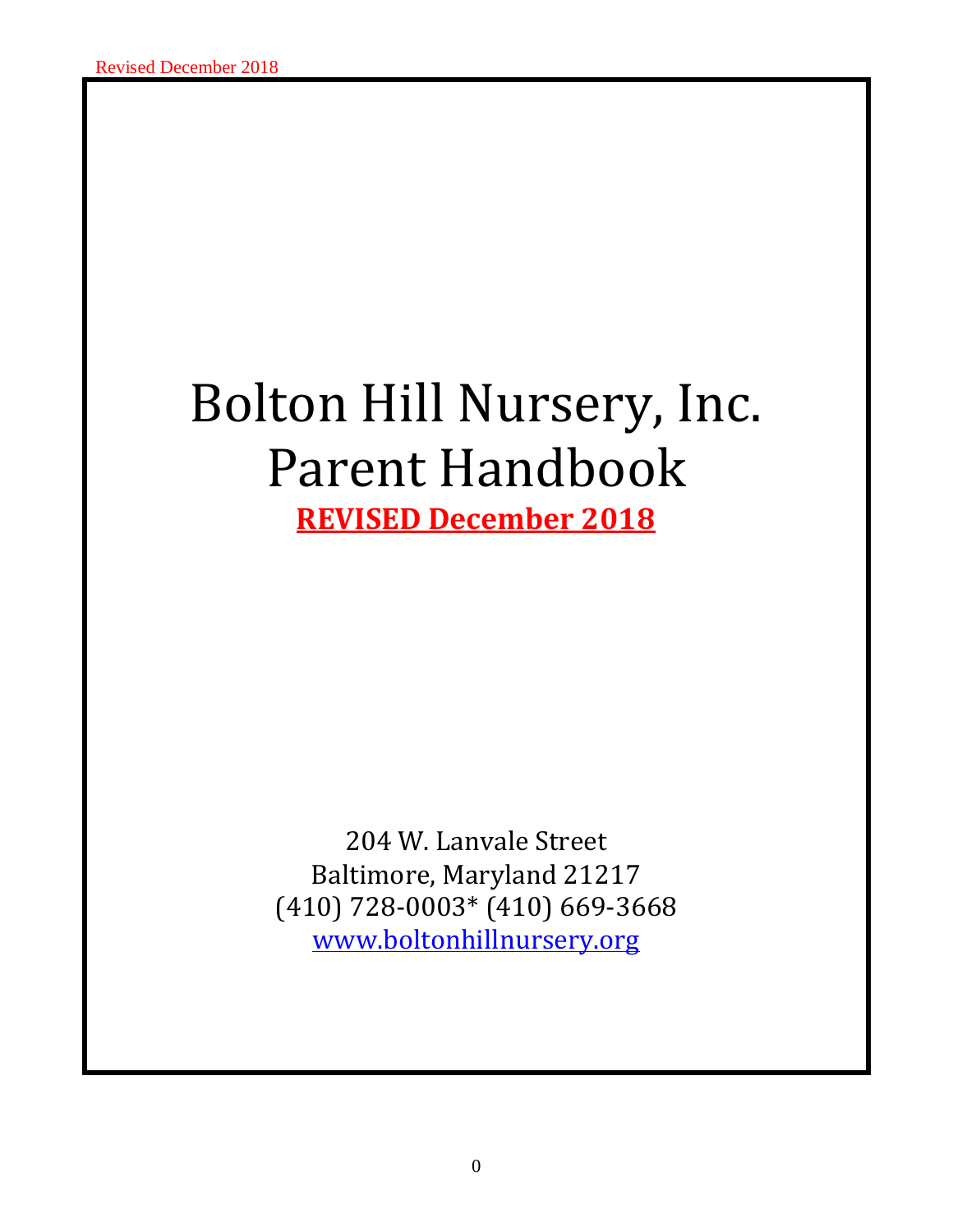#### *The Mission of Bolton Hill Nursery*

*is to provide a warm and encouraging atmosphere that enhances self-concept, instills basic moral values, encourages social interaction, and enriches awareness of the natural and cultural world.*

*We believe children learn through their play.*

*Staff members strive to be aware of each child's needs and learning readiness, and attempt to meet these needs through a wide range of preschool activities.*

*Through art, music, nature, creative movement, sensory materials, free and dramatic play, cooking, science, stories, field trips, and outdoor play, the children explore the environment and become knowledgeable and comfortable in their interactions with the world.*

*With an emphasis on verbal enrichment during the preschool years, we make the most of opportunities to interest the child in books and words, providing varied play-based experiences to prepare the child emotionally, socially, intellectually, and educationally for the formal school years.*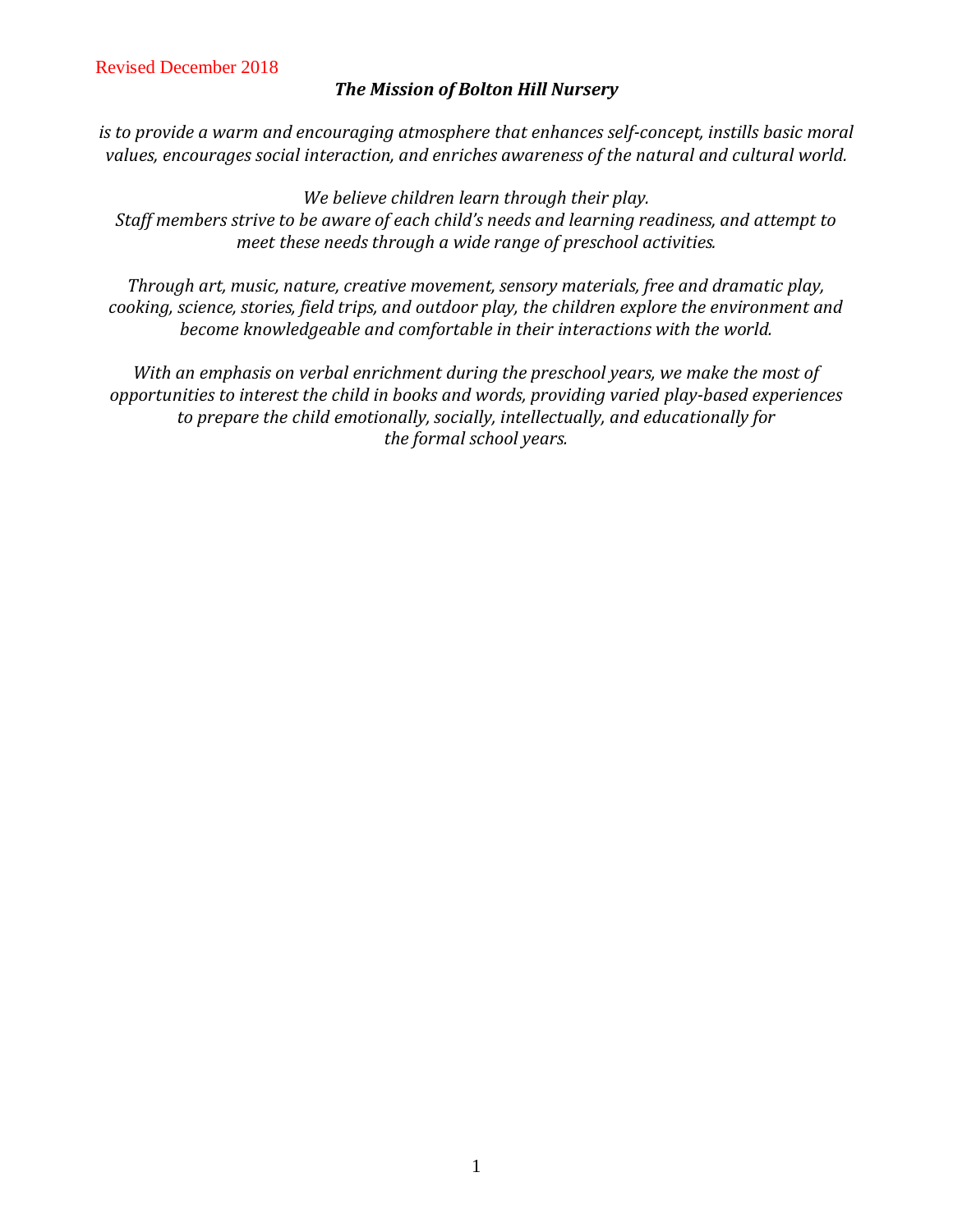# **THE PROGRAMS**

Bolton Hill Nursery (BHN) provides a warm, relaxed atmosphere for each child's social and intellectual growth. Teachers strive to be aware of each child's needs and learning readiness and, through a variety of programs and activities, attempt to meet those needs.

The daily schedule includes circle time, art, music, free play, organized group activities, rest/nap time, nutritious snacks and outdoor play. Each individual classroom has a weekly theme that is applied to the areas of language & literacy, math & science, arts & music, social studies, dramatic play and outdoor play. (See **Curriculum and Lesson Plans**) The children enjoy a variety of activities throughout the year including science observation projects, cooking, creative dramatics, musical performances, visits from community members, visits to art exhibits, story hour at the library, dress up days, and other enrichment activities.

BHN is designed to serve the child, the family and the community with no discrimination based on race, sex, religion, color, disability, national origin, or sexual orientation. Bolton Hill Nursery is licensed by the Maryland State Department of Education, Office of Childcare.

Bolton Hill Nursery is an educational program within a daycare. *All of the children at BHN take part in our educational program, which takes place every morning between 9:00am-12:00pm.* Some of our students are considered Nursery while other students are considered Daycare. Some are even a combination of the two.

### **Nursery Program 9:00am-1:00pm**

Children enrolled in the Nursery Program attend 9:00am-1:00pm. All nursery students should be dropped off between 8:45am-9:00am in order to avoid disrupting teaching time. Parents may choose a 3, 4, or 5-day program. **Nursery school children who are picked up earlier than 8:45am or later than 1:00pm will be charged a fee.** 

# **Daycare Program 7:30am-5:30pm**

Children enrolled in the Daycare attend 7:30am-5:30pm. They may be dropped off between 7:30am-9:00am. Evening pick up should occur between 3:30pm-5:30pm. Parents may choose a 3, 4, or 5-day program. **Daycare children who are picked up later than 5:30pm will be charged a late fee.**

*Due to our staffing ratios that required by the State of Maryland, children in daycare and nursery school may only attend the program on their assigned days as stated on the enrollment agreement. Parents may not switch days. Parents may sign up for an extra day on an as-needed basis as long as there is room in the class. Parents should make arrangements prior to the requested extra day with the Executive Director or the Administrative Director. Children attending on a non-assigned day will be charged an extra day fee.*

# **Extended Day**

BHN also allows the opportunity for parents of nursery school children, on an as-needed basis, to drop off their child early or to have their child stay for the afternoon. Extended day is available on a first-come, first-served basis and may be limited due to staffing, consistency and related issues. Parents should make these arrangements with the either the Administrative or Executive Director.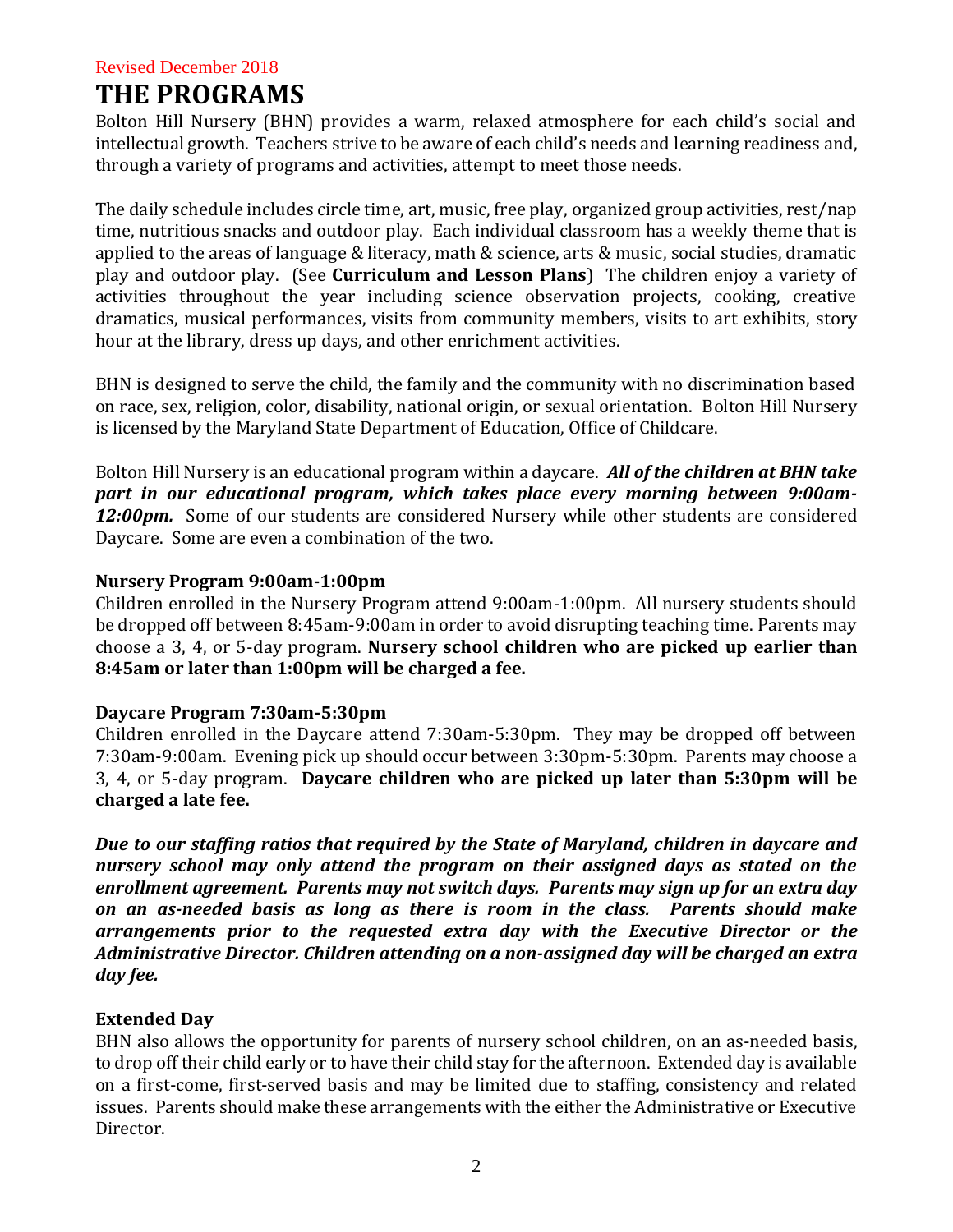#### **Summer Camp Program**

Bolton Hill Nursery is open year-round. The BHN academic year starts in September and goes through May. The BHN summer camp program starts in June and runs through the end of August (12 weeks). During the Summer Program, parents are able to sign their child up on a weekly basis, rather than monthly, for the half-day program, full day program or a combination of the two. The Summer Camp Program requires a separate application that becomes available in late February. Applications are offered to current families before opening the applications to the general public.

During the summer, schedules and lesson plans will still be published as well as school-wide newsletters and classroom blogs. Skills are not tracked as in the school year and teachers do not send Friday notes. Literacy is practiced and encouraged daily. In addition to our academic focus, in the summer we add swim lessons and more outdoor play. Two year olds do not participate in swim lessons, but they do have water play.

#### **Curriculum and Lesson Plans**

At Bolton Hill Nursery, teachers and administrative staff create the curriculum. Bi-weekly themes are determined by the classroom teachers based on factors such as age-appropriate themes, areas of staff expertise and the interests of the children in the classroom. Weekly lessons plans are distributed to the parents with the different activities listed in the areas of math and science, language and literacy, creative arts and music, gross motor play, small group work and social development. Throughout the week, the teachers will track a variety of skills focusing on social/emotional development, cognitive development, language development and physical development. These skills are also listed on the weekly lesson plan.

#### **Selection and Use of Classroom Materials**

Every classroom is divided into several areas including, but no limited to, dramatic play, art, discovery, blocks, writing and book nook/quiet area. Materials are age-appropriate and change depending on the current weekly theme. Children are given opportunities throughout the day to explore all of the areas and their materials.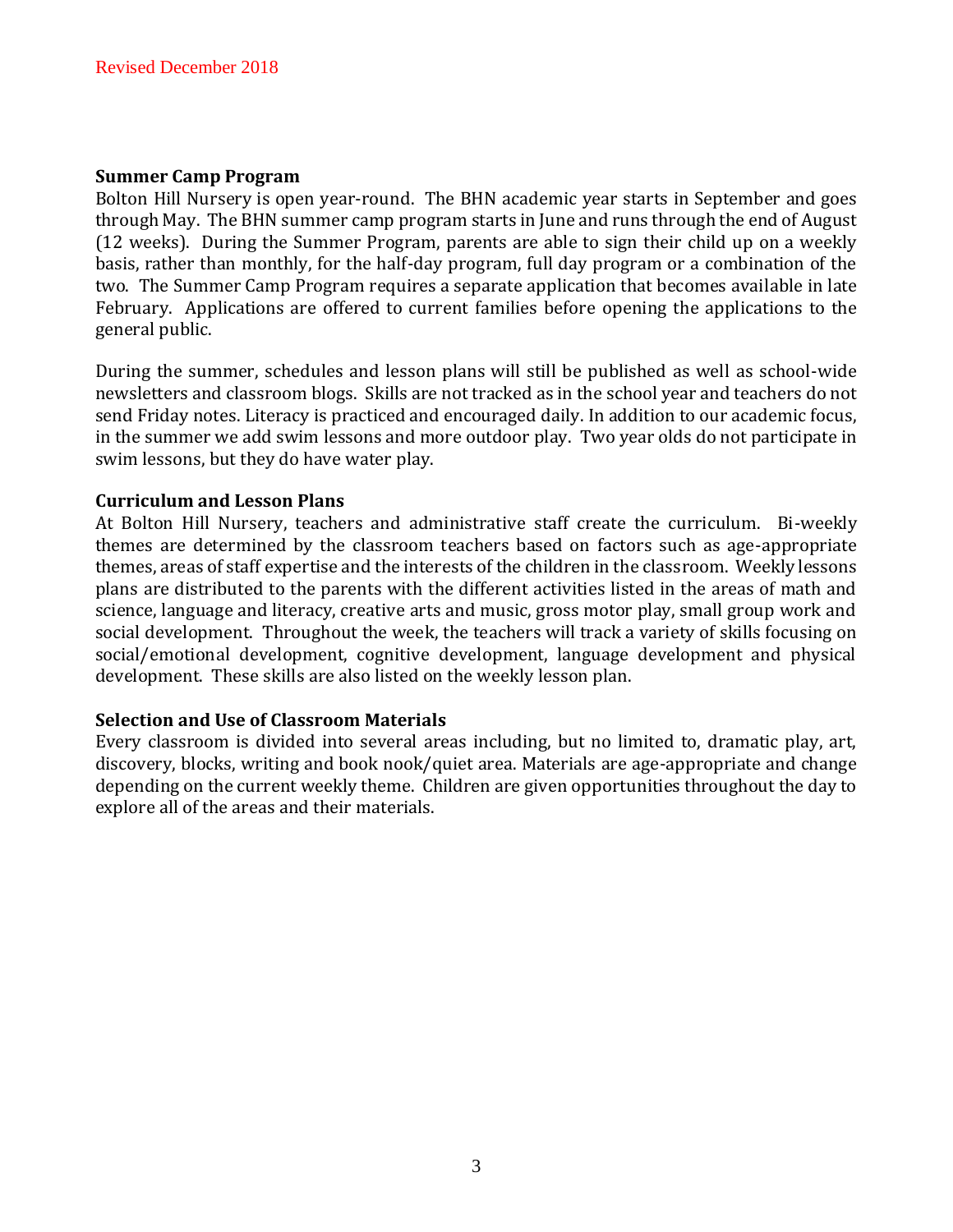# **HOURS OF OPERATION**

The School is open from 7:30am to 5:30pm, Monday through Friday, throughout the year.

# **Inclement Weather Policy, updated November 2018**

If Baltimore City schools open late: BHN will open at **9:30am for all students.\***

We will not automatically follow Baltimore City Schools if they announce a closing. Instead, look for an email and a "Remind" text (by 7am) letting you know BHN's status. We will try hard to be open for a partial day and will in most cases align with [MICA](http://www.mica.edu/) regarding the decision to open late or to close.

If we are opening late or closing, parents will be notified by email and text by 7:00am. There will also be a recorded message on the BHN phones by 7:00am.

If parents receive no message via text or email, and there is no school-closing message on BHN voicemail, BHN will open and close at the usual time.

\*Some parents may wonder about our 9:30 late-opening. Only 4 out of 19 BHN employees live in Bolton Hill or a very-near neighborhood. To meet adult/student ratios that are legally required by the State of Maryland, we must give time for adequate staff to arrive in order to open our doors to children.

# **Emergency Closures**

As the safety of our students and staff is our highest priority, the School may need to close due to national, local or facility emergencies. Please make sure we have contact numbers for parents, guardians and authorized persons on your child's emergency card. **The persons listed on the emergency card must be able to reach BHN within 15 minutes.** A member of the Bolton Hill Nursery staff will contact you any time an unusual or emergency closing is made. Your cooperation is essential for the safety of the students and staff.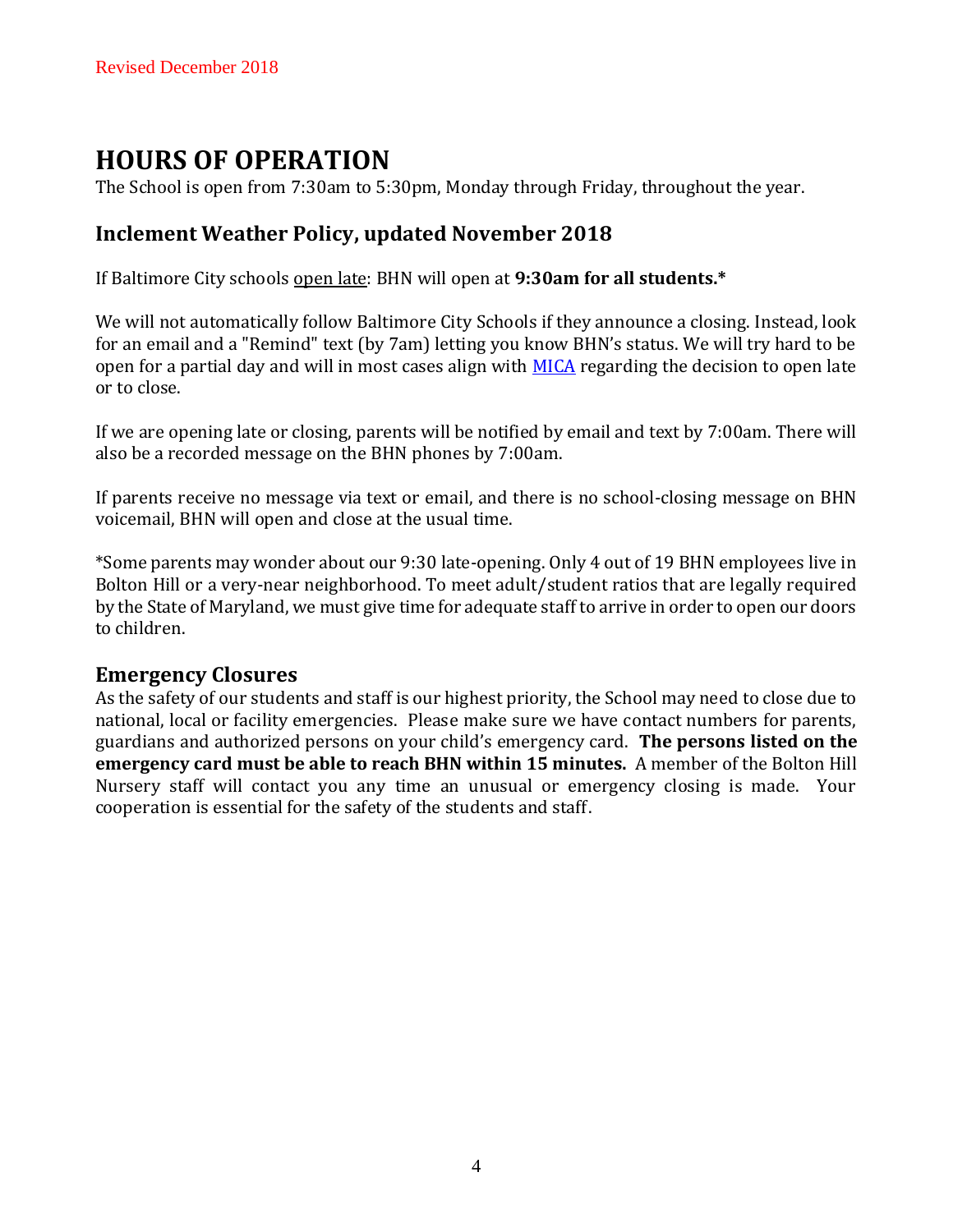# **RESPONSIBILITIES OF THE BOLTON HILL NURSERY COMMUNITY**

# **The Board of Directors:**

- 1. Appoints School Executive Director.
- 2. Develops and implements administrative and employment policies.
- 3. Appoints and oversees committees for specific events/projects, primarily fundraising and promotional efforts.
- 4. Ensures fiscal responsibility.

### **The Executive Director:**

Following is a sample of the Executive Director's responsibilities. A complete list is available upon request.

- 1. Manages the day-to-day events of the school.
- 2. Hires all personnel and oversees their work.
- 3. Develops staff development and evaluation plans.
- 4. Ensures the safety and general appearance of the school.
- 5. Maintains a relationship with families and the neighborhood.
- 6. Upholds the School's mission.

# **The Administrative Director:**

Following is a sample of the Administrative Director's responsibilities. A complete list is available upon request.

- 1. Acts as the Go-To person for all staff and parents in the Director's absence.
- 2. Communicates effectively (orally and in writing) with students, parents, staff and community.
- 3. Enters new applications and acknowledges that they have been received.
- 4. Organizes, manages and maintains all student and staff folders.
- 5. Writes and distributes the weekly newsletter.
- 6. Maintains the school's online calendar.

# **Financial Administrator:**

Following is a sample of the Financial Administrator's responsibilities. A complete list is available upon request.

- 1. Assists in preparing and managing the budget, including the allocation of funds.
- 2. Prepares and present financial reports to the Board.
- 3. Prepares monthly invoices by the  $1<sup>st</sup>$  of the month.
- 4. Maintains record keeping of all financial information.

# **Teachers:**

Following is a sample of teacher responsibilities. A complete list is available on request.

- 1. Offer a program that meets the emotional, physical, intellectual, and social needs of individual and group and that is aligned with age-appropriate goals.
- 2. Work with children as they play and participate in activities.
- 3. Provide responsible care and supervision and maintain good safety standards at play times.
- 4. Communicate actively with parents through weekly reports in order to prevent problems and inform the Director of such parent communications.
- 5. Attend weekly meetings to plan and prepare curriculum.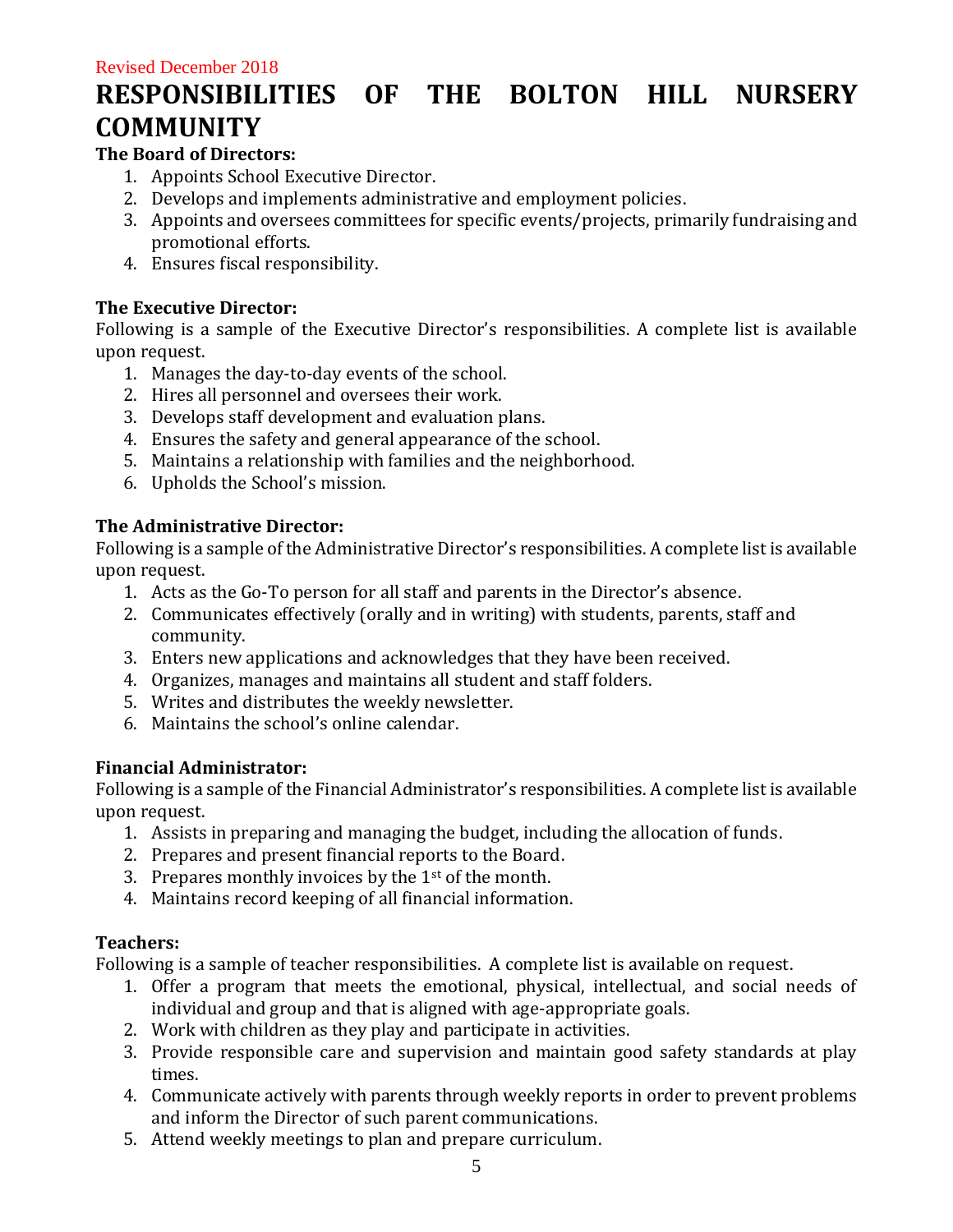#### **Parents:**

- 1. Pay bills on time.
- 2. Get children to school by 9:00am, so as not to disrupt the teaching portion of the day.
- 3. Pick up children on time.
- 4. Keep sick children home. (See **Health Policy**)
- 5. Communicate commendations and concerns.
- 6. Read newsletters and other communications sent home.
- 7. Review school calendar and note closings and other important dates.
- 8. Label all of children's belongings.
- *9.* Support Bolton Hill Nursery's fundraising activities and *volunteer for at least one event.*

# **FAMILY INVOLVEMENT**

The involvement of the entire family in the program is critical to the adjustment of the child and to the success of the program.

Parents/guardians are asked to inform the School of any changes in the home environment that may affect the child - *such as parent/guardian absence or separation, death or illness, imminent moving, a new baby, etc.* This information helps Bolton Hill Nursery understand the child's current behavior and better meet the needs of the child.

#### **Home Visits**

Before a child starts at BHN, the child's classroom teachers will conduct a home visit with the new child and their parents. The visit will last approximately 20-30 minutes. The home visit is very beneficial as it provides an opportunity for the teachers to become better acquainted with the child and their family. It also allows parents to ask questions and learn more about the program away from the distractions of the classroom.

#### **Cubby Conferences**

Cubby conferences are scheduled in September for current student's parents. They meet with their child's teachers and discuss planned programs. Parents can share their expectations for the year, share any areas that they feel need extra attention as well as any concerns that they may have. It is similar to the home visit in that it allows parents to talk with the classroom teachers away from the distraction of the classroom.

#### **Parent/Teacher Conferences**

Throughout the school year, the teachers monitor a variety of skills. They complete skills assessments in October, January and May. Copies of the assessments are provided to the parents for the January and May conferences. School will close for one day in late January to facilitate scheduling of this important mid-year conference where families and teachers will meet to celebrate and discuss each child's development and progress since September. Additional conferences may be arranged if the family or teachers deem it necessary.

While staff may speak briefly to parents and visitors in the classroom, classroom time is not appropriate for lengthy discussions about the children or their progress. Parents are encouraged to arrange another time for conference. Teachers can also be reached through the classroom email addresses. Typically, emails are answered during the naptime portion of the day.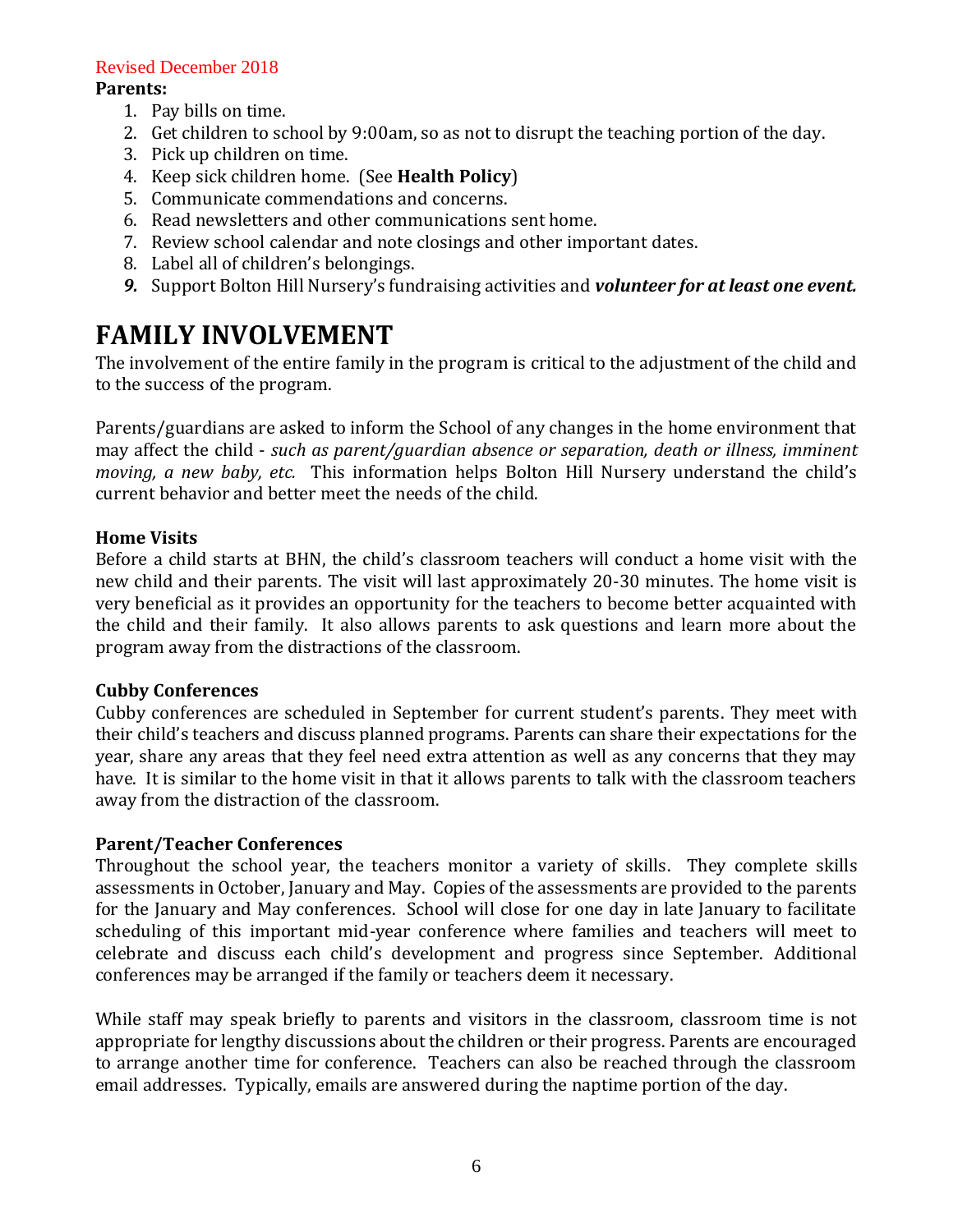### **Grievances**

Any problems that arise should be openly acknowledged, discussed and resolved by all parties involved. Parents with concerns should address them with the classroom teacher. If concerns are not resolved, parents should contact the Executive Director and/or the Administrative Director. If not satisfied, the Board may be contacted as a last resort. The Board of Directors, made up of parents, guardians, and community members, meets monthly.

#### **Communication**

- 1. Flyers for events and activities will be posted on classroom and office doors.
- 2. A school-wide newsletter is sent out every Friday via email and should be reviewed for any important information including upcoming events, closures and more.
- 3. A weekly lesson plan will be sent via email every Friday and helps to keep families informed of all classroom activities. The classroom blog will be updated at the end of every theme.
- 4. During the academic school year (September-May), classroom teachers will regularly update families about what's going on in their classrooms using the SeeSaw app for families. Generally, parents should expect to receive at least one individualized post on SeeSaw each week which will give them a peek into their child's learning. In the Friday newsletter, all teachers will write a summary describing the week the class has had together. This open communication is key and allows the staff and the parents to be on the same page.
- 5. Parents may always contact their child's teacher for a conference to address concerns or to get a general progress report.

# **Parent Involvement and Support**

Bolton Hill Nursery is a non-profit organization whose mission is to provide quality schooling and daycare in a flexible, economical manner. We receive no governmental funds or private legacies to assist with the operating budget. Tuition does not cover the total cost of maintaining the school. Therefore, Bolton Hill Nursery depends on volunteers, somewhat like a school co-op, to maintain and enhance school activities.

We appreciate that all families have work and other time constraints. Therefore, any assistance from parents, grandparents, relatives and others is welcomed.

There are many ways to help the school that can fit into every family's time and budget. At the beginning of each school year, parents will be asked to complete a volunteer form. This form lists the many areas where one could be of assistance and can be found on our website. Some examples are listed below.

# **1. Classroom Involvement**

Each class also has at least one *room parent*. It is not their job to be the sole volunteer in the classroom, rather to assist teachers in getting parents involved in classroom and school events. Room parents can meet with teachers about upcoming class and school events, inform parents of classroom needs, recruit parent volunteers for class activities, social events, field trips, etc.

Finally, we welcome planned classroom visits by parents or family members. Children love to know about the lives of adults. You might describe your career, teach a lesson, play an instrument, read a story or just help out with a project. *Please contact the teacher if you would like to get involved in the classroom.*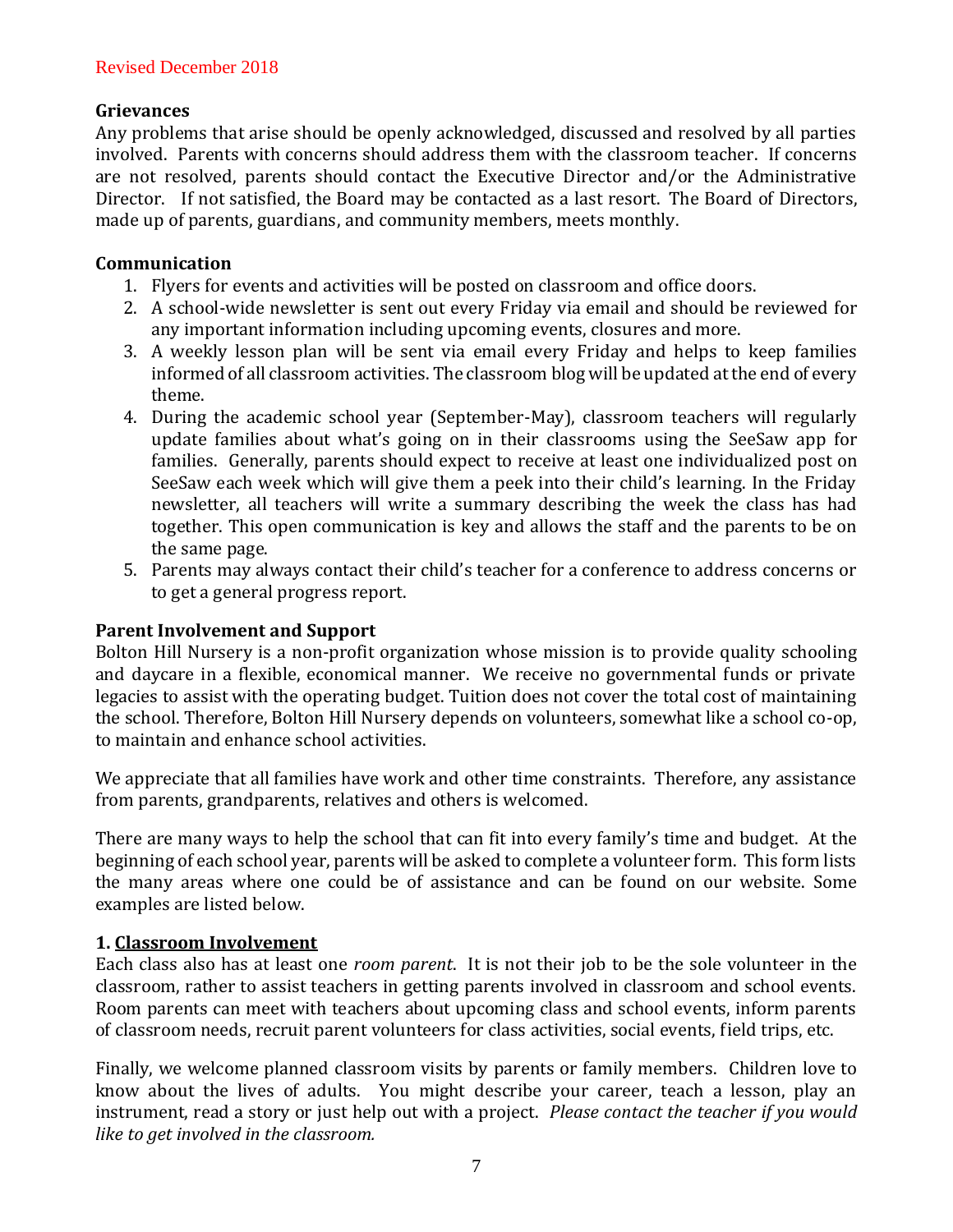#### **2. General Assistance**

The school has additional needs – regular and occasional – in many areas. Computer assistance, graphic design and/or website development, handyperson skills or help with all-school cleanups are always needed.

### **3. Fundraising**

Bolton Hill Nursery expects each family to help with and attend at least one fundraising event a year. A variety of events are planned that are interesting, financially manageable and show your child that you support and "give back to their school".

A few of these activities are:

- ❖ Annual Auction
- ❖ Festival on the Hill
- ❖ Picnics and Activities at the local parks and pool
- ❖ Nearly New Sale, bake sales, raffles and other events throughout the year

Bolton Hill Nursery welcomes all fundraising ideas.

# **POLICIES**

# **Admittance**

Bolton Hill Nursery does not have a rolling enrollment meaning that we typically only admit children in September and in June. Children are accepted into the program on a space-available basis. All parents/guardians must sign a contract before their child can begin. In the contract, the parent/guardian agrees to pay the appropriate fees for the program and designated days the child will attend.

Children are enrolled in the appropriate nursery school program based on their age on September  $1^{st}$ . That is, by September  $1^{st}$ , children entering the 2-year-old program must be 2 years of age, children entering the 3-year-old program must be 3 years of age, and children entering the 4-year-old program must be 4 years of age.

All children begin at Bolton Hill Nursery with a six-week probationary period. If the School decides that it cannot meet the needs of the child or the School is not a good match for the child, the child will be withdrawn from the program at the end of the probationary period. At that time, prorated tuition money will be reimbursed to the parents/guardians.

We do not discriminate against any family or child on the basis of race, color, sex, age, disability, religion, national origin, or sexual orientation.

# **Confidentiality and Privacy Rights of Children and Parents**

Each child's personal file is kept confidential. The child's record is available only to:

- ❖ Classroom teachers to help them obtain the information needed to effectively work with the child
- ❖ Administrators who work directly with the teachers, parents and consultants
- ❖ Parents/guardians of the child (see process below for requesting this)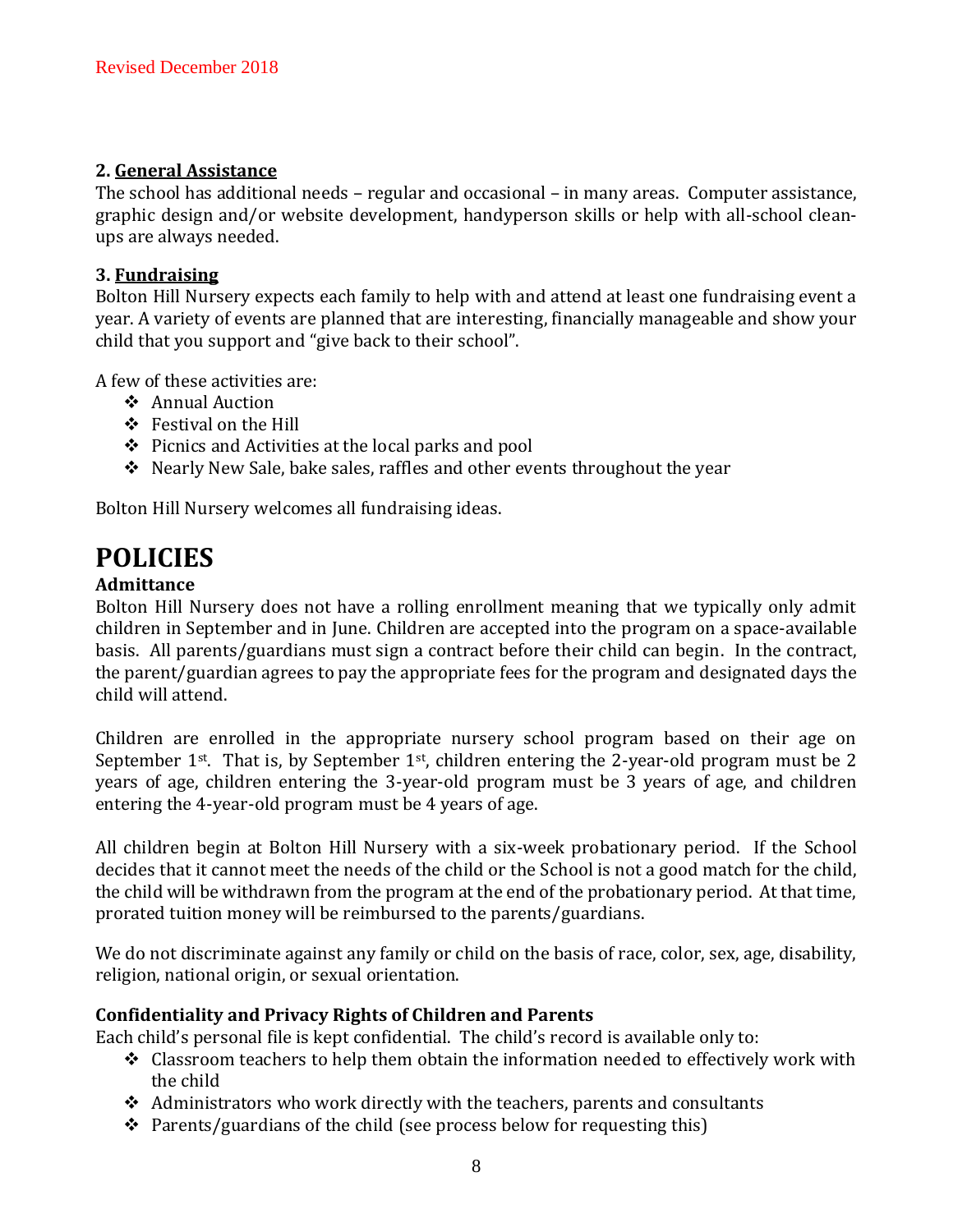#### ❖ Consultants, *but only with written permission from the parents*

The teacher may keep additional records including written observations, assessment goals and samples of the child's work.

All records pertaining to a child are available to that child's parents or legal guardian. Parents/guardians may request a review of their child's records through the administrative staff.

No personally identifiable information from the child's records will be released without prior written consent of the child's parent/guardian. Copies of signed consent forms with a record of disclosures are kept in the child's file.

Requests for information from independent or public education institutions or from physicians or psychologists will not be released without prior written consent from the child's parent/guardian. A consent form signed by the child's parent/guardian must accompany all requests for information from any school, agency, center or professional. Information requested in this manner will be shared directly with the professional and will not be communicated through the parent.

#### **Community Resources**

If a child or family needs services that Bolton Hill Nursery cannot provide, the Director will work with the family to determine the best course of action. BHN can direct families and facilitate contact with the appropriate resources provided through organizations such as Baltimore Child Care Resource Center.

#### **Withdrawal**

One month written notice must be given to the Director when a parent/guardian plans to withdraw a child from the program. The family will be responsible for paying that month's tuition.

#### **Arrival and Dismissal**

Parents/guardians must escort the child to the teacher in charge each morning and cannot leave a child unattended in a classroom. All children should arrive by 9:00am to avoid missing any planned activities. *Habitual late arrivals are very disruptive to the individual child, to the class of children and to the instructional program.*

#### **Sign In and Sign Out**

*Parents are responsible for signing their children in and out by initialing the sign-in sheet and noting the time. Sign-in sheets will be with the child or on the classroom door. If you can't find the sign-in sheet, please ask a teacher. Failure to sign the child in or out will result in a fine of \$10.00 per incident.* 

Parents should always drop off or pick up through the main front entrance. Parents should not use the rear door. If the children are playing in the side yard, parents should enter through the front gate only. Families who drive to school must park their car on the street and walk their children into school. There is street parking including **two ten minute parking spaces** located directly in front of the building. Please note that the other four spots in front of the building are staff parking spots. Please do not park there! **Parents may not double-park anywhereparticularly in the alley.**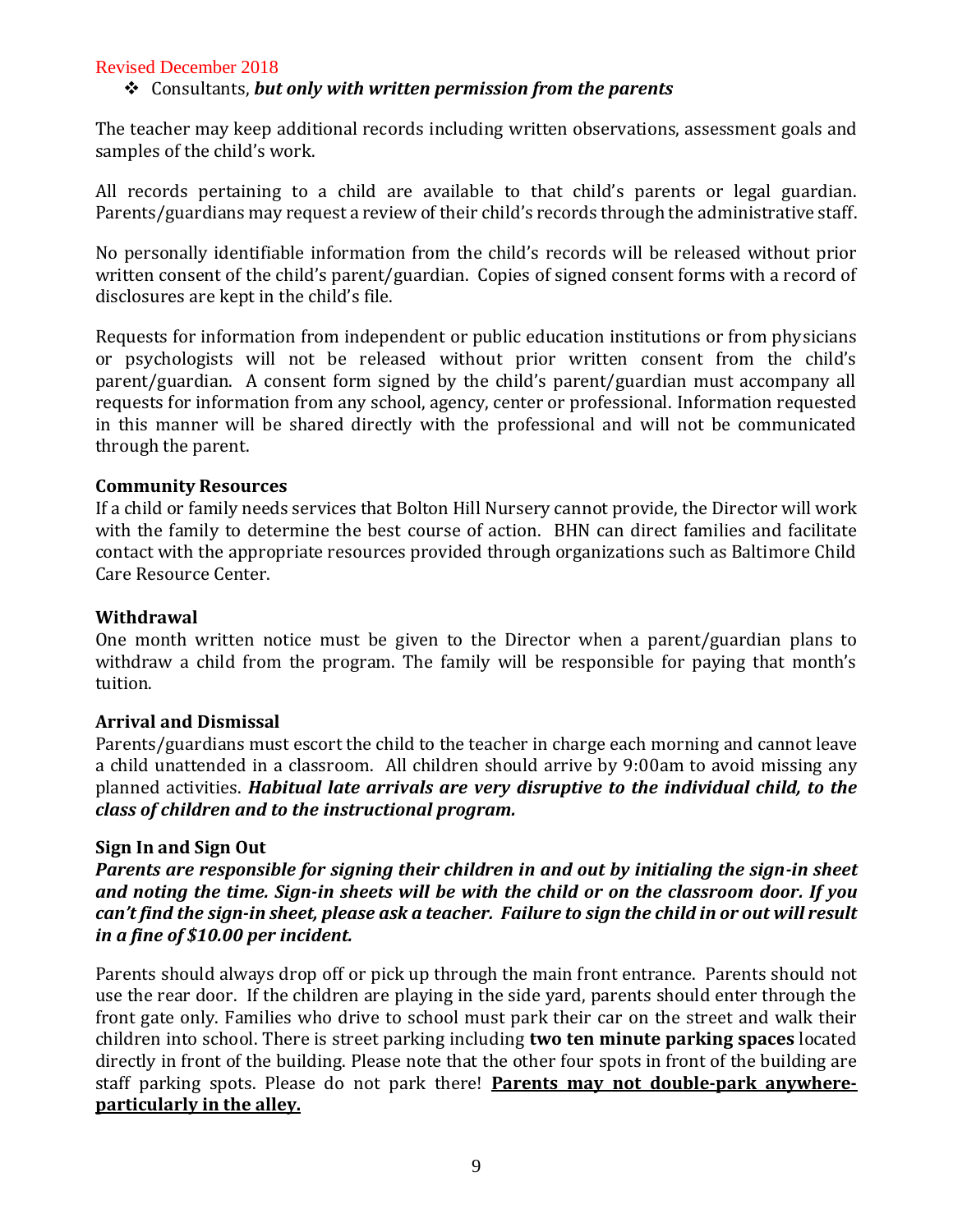Parents/guardians are responsible for informing BHN of any changes as to who is to pick up their child. To ensure the safety of the children, this information must be submitted in writing. No child will be released to a person not listed on the child's emergency card unless Bolton Hill Nursery has been instructed by the parent to do so. These changes should be submitted to the administrative staff (or your child's teacher in the event that an administrator is unavailable). **A photo ID is required of any adult who is not listed on the emergency card or if it is their first time picking up a child.**

If your family is a member of Bolton Swim and Tennis (BST) and you would like to stay and play, please park your car and walk to the playfield. After a child has been signed out, he/she should remove the BHN t-shirt and give it to a staff member.

If a parent/guardian is unavoidably detained past the 1:00pm (nursery) or 5:30pm (childcare) closing time, a phone call should be made to BHN as soon as the parent/guardian identifies that he or she may be late. A late fine is imposed when a child is picked up later than the official pickup time. (See **Late Fees**)

### **Leaving Campus**

We are an urban school and in order to take advantage of all the city has to offer we must be able to trust our children to follow directions on campus and off campus. We walk to many places, several times a week. Children will be made aware of the rules when leaving campus and teachers will stress the importance and necessity of staying with their group at all times. It is imperative for the safety of the children that they are willing and able to listen to their teachers and follow the rules. Children who demonstrate that they are unwilling or unable to follow the rules will not be allowed off campus. If the child is consistently unable to follow the rules and BHN feels we are unable to guarantee their safety, the family will be asked to withdraw them from our program.

# **Clothing/Supplies**

Children who are busy at play get dirty; therefore, they should be dressed in washable, comfortable play clothing that can be easily managed at bathroom time. **SHOES SHOULD TIE OR STRAP SECURELY- CLOGS, CROCS, FLIP FLOPS & OPEN-TOED SHOES ARE FORBIDDEN AT BHN.** Since the children have a daily outdoor playtime (weather permitting), they must have appropriate outdoor clothing. Mittens and hats (labeled with the child's name) are necessary in the winter along with boots when there is snow on the ground. All children will go outside with their class. Parent may not request that their child stay indoors; if the child is too tired or doesn't feel well enough to play outside, they should be kept home.

The following items must be labeled with the child's name and left in their cubby or their cubby bag.

- ❖ Complete change of seasonally appropriate clothing (including socks, shoes, underwear and an extra sweater for cool weather) labeled with the child's name
- ❖ A water bottle and a reusable plate labeled with the child's name
- ❖ For Daycare children or children who regularly participate in extended care:
	- o Small lightweight blanket (baby blanket size) this is essential!
	- o Small, stuffed animal/pillow as desired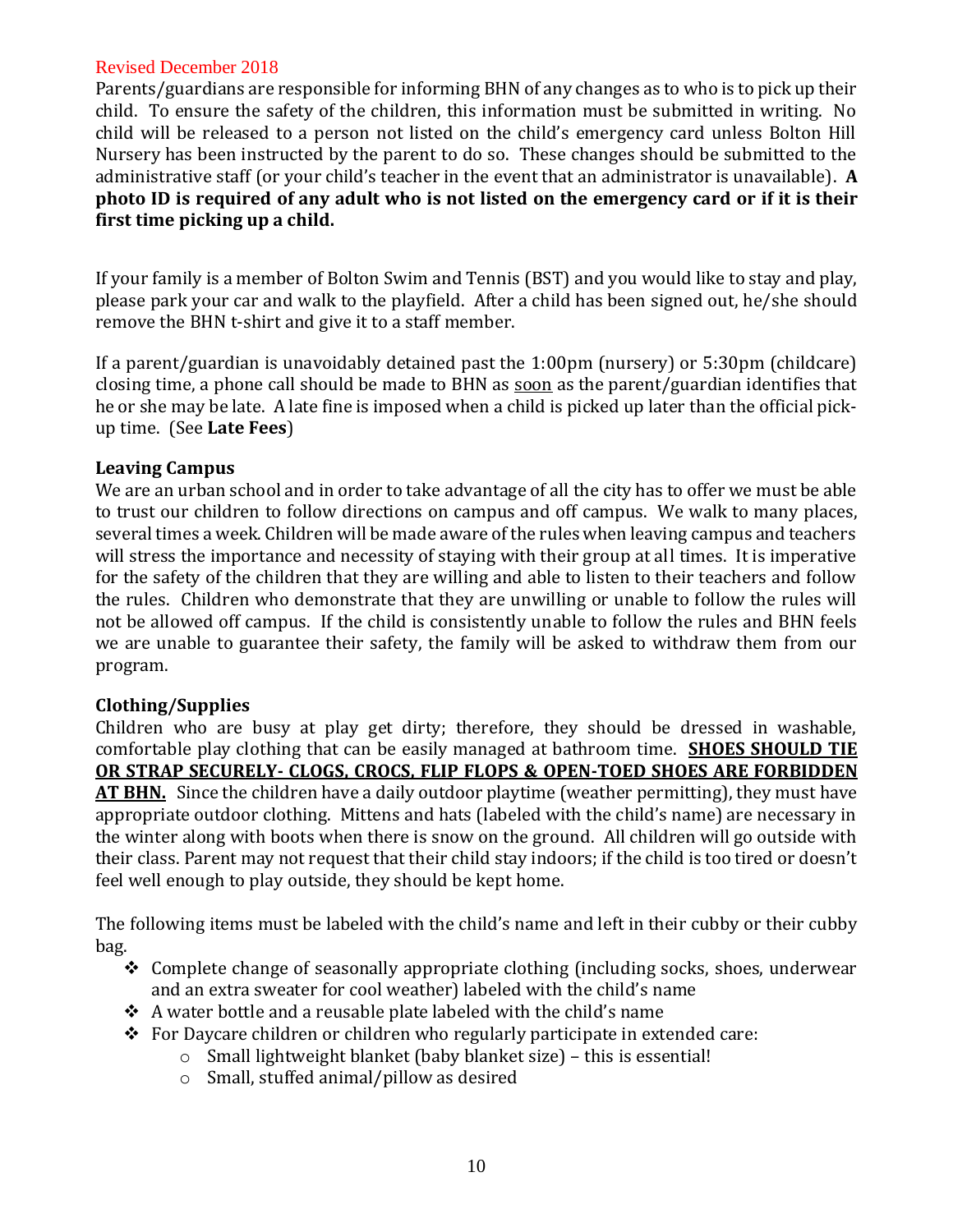Parents/guardians are responsible for checking their child's cubby/bag regularly and replacing missing, soiled, seasonal or outgrown items. BHN is not responsible for unlabeled items. Lost and found is disposed of every 2 weeks.

#### **Toys**

No toys from home may be brought into the building unless the classroom teacher has requested them for a specific reason.

#### **Screen Time Policy**

Television and movies are not a part of Bolton Hill Nursery's general curriculum. Teachers may use devices to document student learning. On rare occasions, we will use videos as a resource showing parts that are relevant to the weekly theme.

# **HEALTH**

# **Policies**

Before a child can attend BHN the following forms must be on file in the office:

- ❖ Maryland State Department of Education Health Inventory form
- ❖ An emergency card listing current phone numbers andn emails where parents can **ALWAYS** be reached
- ❖ The names and current phone numbers of other adults who may be contacted in case of emergency
- ❖ Any medical condition or medications the child takes
- $\triangle$  Any emergency medical instructions that might be pertinent

Please note that it is the parent/guardian's responsibility to inform BHN of any updates or changes to the information listed above.

#### **Emergency Procedures**

The Staff of BHN is dedicated to the health and safety of your child. In the event of an accident, we will administer first aid, contact emergency medical services if necessary and contact the child's parent/guardian. **Please keep contact numbers current at all times.**

# **When to keep your child home from school**

Children go outside every day, weather permitting. Do not send your child to school if you do not feel they are well enough to go outside, or well enough to fully participate in all school activities*. If your child is sick and will not be attending school, the parent/guardian must inform BHN at the start of the school day. BHN must also be notified if a child has a contagious disease or ailment, included but not limited to: strep throat, chicken pox, flu, lice or pink eye.*

The following symptoms suggest the presence of a contagious/infectious disease. Children who have the following symptoms **MUST** be kept home from school until they have been **symptom free for 24 hours.**

# **FEVER**

- ❖ An oral temperature of 100 degrees F or greater
- ❖ Child is listless and uncomfortable

#### **RESPIRATORY SYMPTOMS**

❖ Difficult, rapid breathing or severe coughing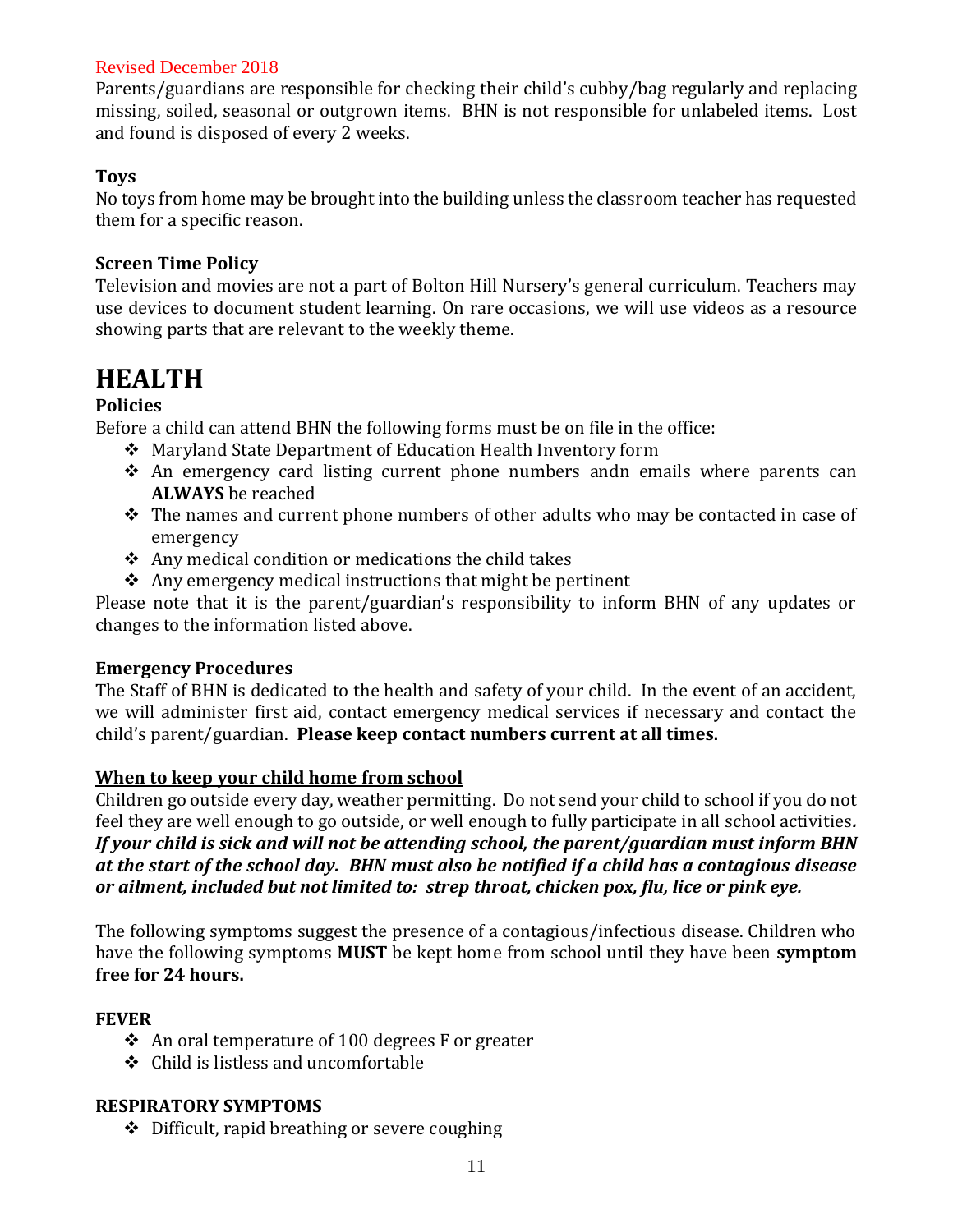- ❖ Child makes high-pitched croupy or whooping sound after he/she coughs
- ❖ Continuous coughing

#### **DIARRHEA**

❖ An abnormally loose stool in the previous 24 hours

#### **EYE/NOSE**

- ❖ Thick mucus or pus draining from eye or nose
- ❖ Red or irritated eye

#### **SORE THROAT**

 $\div$  Sore throat, especially when fever or swollen glands in the neck are present

#### **SKIN PROBLEMS**

- ❖ Rash: undiagnosed or contagious
- ❖ Infected sores or sores with crusty yellow or green drainage

#### **ITCHING**

❖ Persistent itching or scratching of body or scalp.

#### **APPEARANCE/BEHAVIOR**

- ❖ Child looks or acts differently: unusually pale, tired, lacking appetite
- ❖ Confused, irritable, difficult to awaken

#### **UNUSUAL COLOR**

- ❖ Eyes or skin appear yellow or jaundice
- ❖ Stool is grey or white
- ❖ Urine is dark or tea colored

#### **When BHN will send a child home**

If any of the aforementioned symptoms appear while the child is at school, BHN will contact the parents. **The child must be picked up within one hour***.* It is the responsibility of the parent to designate a dependable adult, to be listed on the emergency card, who will be able to pick up the child if the parent is unreachable. The BHN staff will send a note home describing the symptoms. This will need to be signed and brought back to BHN when the child returns to school.

#### **Medication Requirements and Administration**

The MSDE Medication Authorization Form must be completed before any medication (prescription or nonprescription) can be administered.

- ❖ Your child's physician must sign the form. It is available in either building's office or on our website under FAQ-> Resources for Parents.
- $\triangle$  A new form must be filled out and signed by a doctor anytime a change needs to be made (i.e. change in dosage).
- ❖ The medication must be turned into the office at drop-off. It must never be accessible to a child and can only be administered by a staff member trained in Medication Administration.
- ◆ Both prescription and nonprescription medicines need to be in their original package and clearly labeled with dosage and times. Staff will also need to verify the medication's expiration date.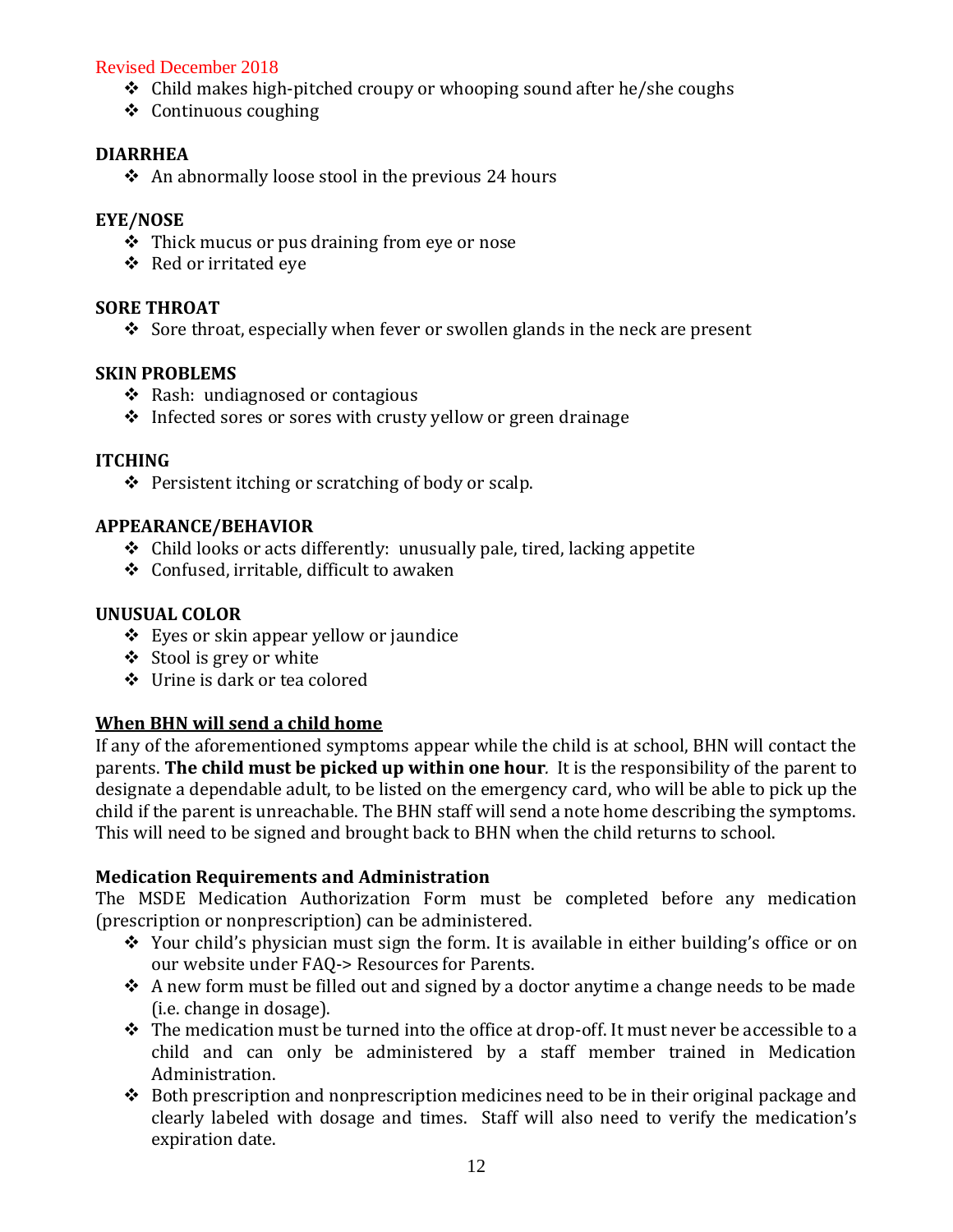- ❖ An initial dose must be given at home under parent's supervision before being brought to school.
- ❖ Topical applications such as diaper rash cream, sunscreen or insect repellent supplied by the parent may be applied without prior approval of a licensed health practitioner. The state form is not required for these items. However, you must complete BHN's form which is available in either office or on our website under FAQ-> Resources for Parents.

Any child with a food or medication allergy must have an Allergy Action Form completed by both the parent/guardian as well as a health care practitioner. The form is kept in the child's file as well as posted in the classroom under cover for privacy. **BOLTON HILL NURSERY IS A PEANUT-FREE AND TREE-FREE FACILITY.**

Any child with Asthma must have an Asthma Action Form completed by both the parent/guardian as well as a health care practitioner. The form is kept in the child's file as well as posted in the classroom under cover for privacy.

#### **Dietary Restrictions**

If your child is unable to eat any foods due to sensitivities or personal beliefs, please make the staff members and Administrative Director aware. This information will be posted in every classroom under cover for privacy.

#### **Snack/Lunch**

Two snacks are provided during the day. On a rotating basis (usually 2-3 times a year), the classroom parents provide morning snack. Each family should bring enough food for the whole class for the entire week. Teachers will advise parents as to the quantity of food needed to provide each child in the class with sufficient snack. BHN provides afternoon snack. Both morning and afternoon snacks are nutritious foods such as: pretzels, crackers with cheese, animal crackers, apples, carrots with hummus, red peppers, etc. Weekly snack menus are kept on file. Since nutritious meals at appropriate times are served, we ask that you not send any food such as candy, gum, etc. with your child. A special occasion treat for birthdays or holidays may be arranged with your child's teacher.

Lunch is served at noon; students must bring their own lunch. All lunches should be placed in the bins provided in the vestibule. Staff will put lunches in the refrigerator by 9:30am. Bolton Hill Nursery cannot heat individual lunches.

**Please send a reusable plate and a water bottle with you child every day.** As BHN cannot wash these items, we request that you take them home **at the end of each day** to be cleaned and bring them back the following day.

#### **Field Trips**

Field trips are encouraged for all children. An email will be sent to parents informing them of the trip. The two year olds do not participate in field trips. When the field trip is scheduled for a day your child does not attend school, she/her may go on the trip providing there is room and the parent signs up for an extra morning. All children must wear a Bolton Hill Nursery t-shirt that is provided by the school prior to departure.

All children traveling in cars on a field trip must be in car seats and/or boosters.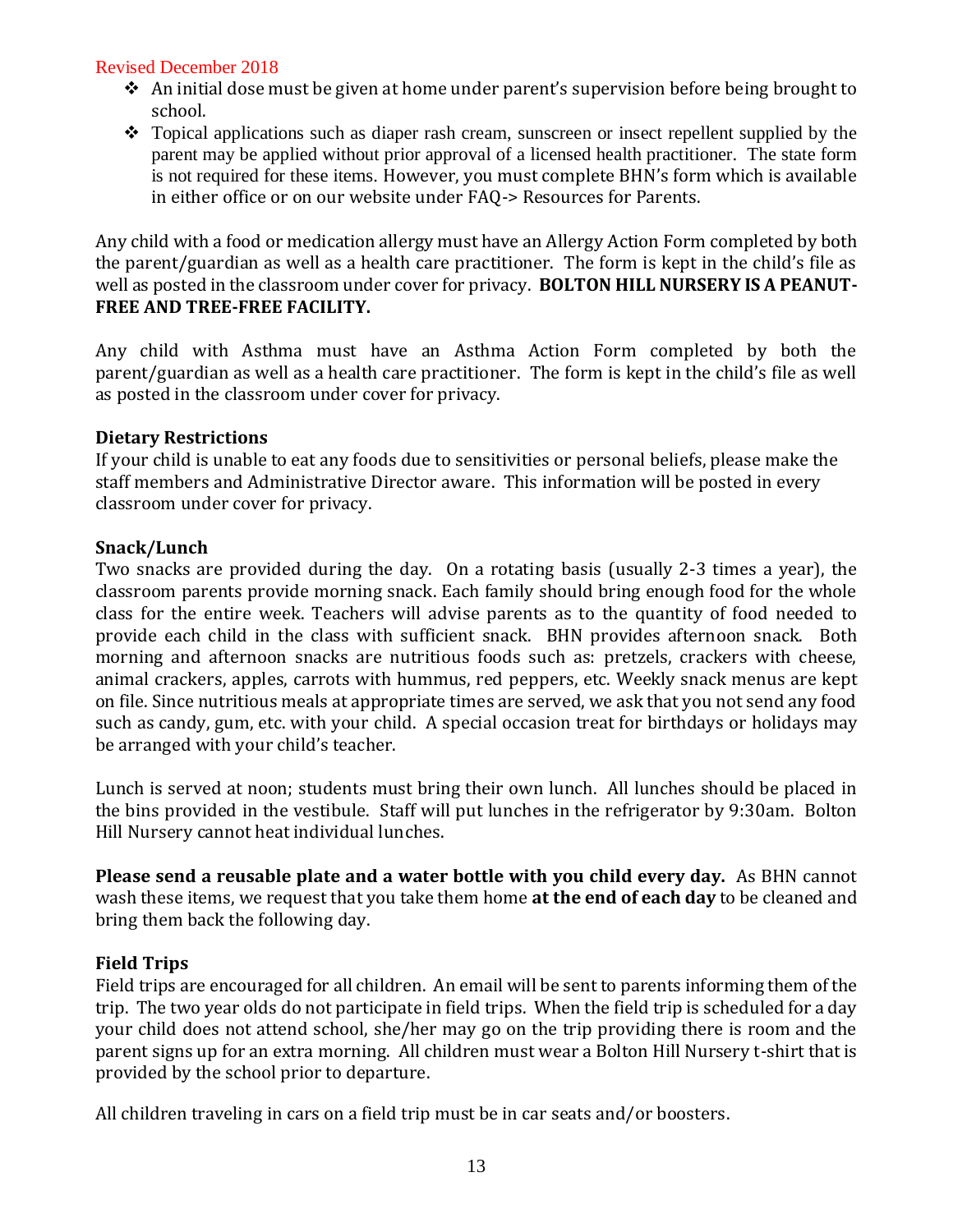#### **Birthdays and Party Invitations**

If you and your child would like to do so, your child may celebrate his or her birthday at school. Simple *precut* or individual treats such as brownies or cupcakes work best. Please do not send in candy for the children.

If you are having a birthday party and all of the children in the class are invited, the invitations may be given out at school. **If all the children in the class are not invited, invitations may not be brought to school because children's feelings may be hurt.**

#### **Babysitting Policy**

Some staff members of Bolton Hill Nursery choose to babysit and some of the staff do not. Bolton Hill Nursery neither recommends staff members nor discourages them from babysitting for our families or anyone else. Parents/guardians may ask a staff member to babysit if they agree to *not* hold BHN responsible for any consequences related to the independent hire. Parents/guardians who wish to hire a member of BHN Staff to babysit their child/children must complete and sign a Babysitting Policy Waiver form available in the main office. We ask parents to remember that babysitting is a private matter between the staff member and the family.

#### **Discipline Policy**

The program is designed to foster self-discipline through positive learning experiences geared to the child's stage of development. The children participate in designing the class rules and assume responsibility for following these rules.

The staff actively seeks to "catch children behaving appropriately" and uses encouraging language to praise appropriate behavior. This positive encouragement is the basis of our discipline policy.

Staff members are aware that children learn by example, and therefore the staff act as positive role models for appropriate behavior. Staff members do not call out across a room to speak to a child, but walk to the child and address him or her directly. Rules are enforced consistently, and cooperation and sharing are encouraged as the children work and play together.

One or more of the following techniques are used if a child behavior is out of line with expectations for the age group:

- ❖ The child is redirected to another activity or another area.
- ❖ A staff member speaks to the child, reviewing classroom rules or procedures as needed. The staff explains why the behavior was inappropriate, and the child is reminded of appropriate behavior that could have been used in the situation.
- ❖ The staff member uses a system of logical consequences. (Example: If you make a mess with the paints, you will have to help clean the mess up.)
- ❖ Time out is only used to remove a child from a situation not as a punishment.
- ❖ The teacher calls the parent/guardian for a conference to discuss the problem behavior and ways to deal with it. During the conference, objective measures are established, defining expectations for the child's future behavior, and agreeing on common strategies to employ at home and at school.
- ❖ After using this system, the staff will document incidents of repeated problem behavior should that behavior persist.
- ❖ If the above methods fail to resolve the problem, the teacher may request a consultation with an outside specialist. (See **Community Resources**)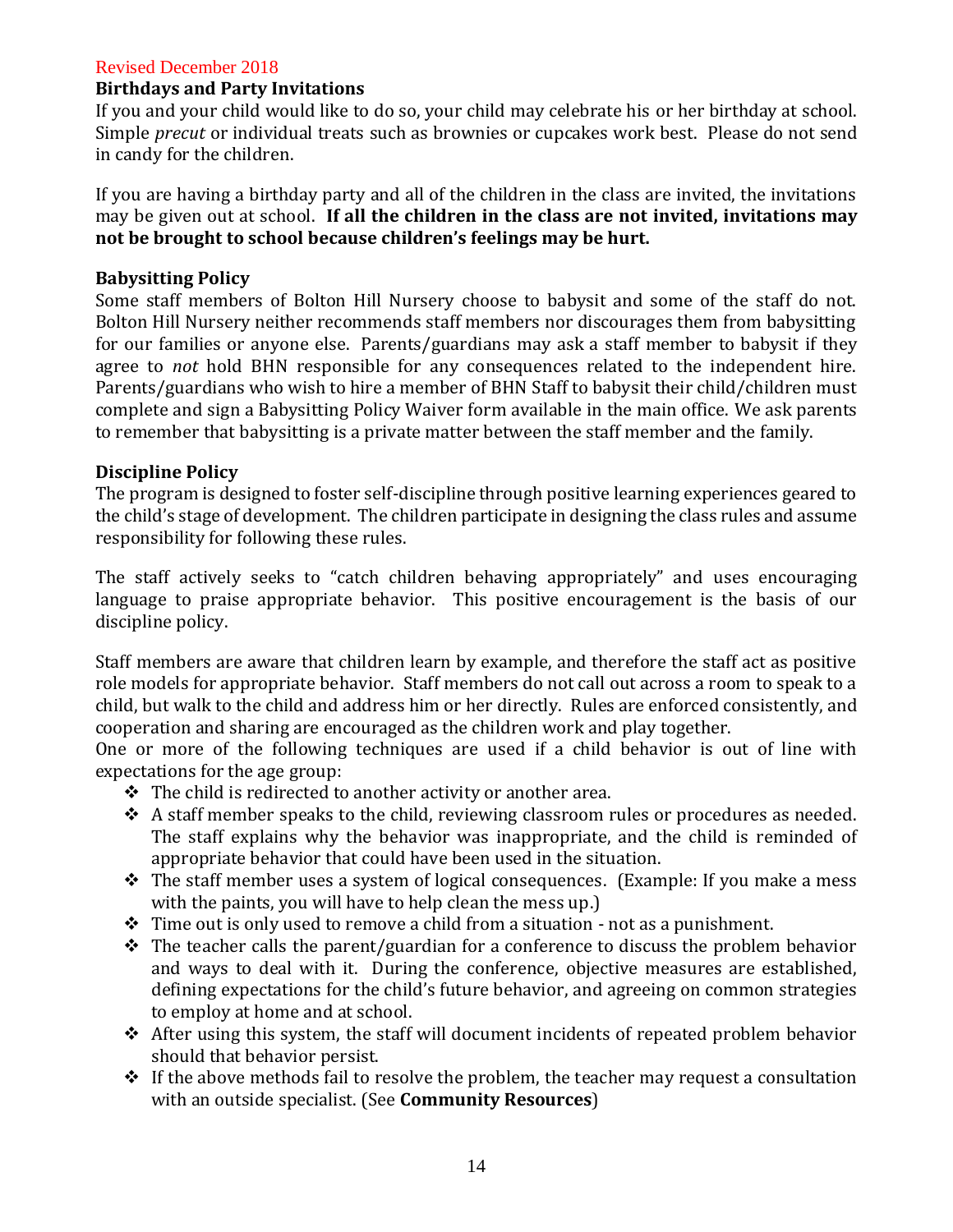The teachers will always make it clear to the child that it is the child's behavior that is wrong. The staff does not ridicule, use abusive language, excessive or unwarranted time-outs, or any form of hitting or corporal punishment. If problems with discipline in the classroom persist, the teacher will re-evaluate the program and techniques used to ensure that they are appropriate for the class and consistent with the principles of good early childhood education.

When, in the opinion of the Director and in consultation with appropriate teachers, Bolton Hill Nursery can no longer meet the child's educational or social needs, or when the child's behavior is injurious to the educational and social development of the other children at the School, Bolton Hill Nursery reserves the right to ask the family to find alternative care for their child.

# **FEES**

The Board of Directors sets the cost of the program annually. There is a yearly non-refundable registration fee of \$50.00 that holds your child's space in the Academic program. Materials fees and Insurance fees are due during the Academic year per semester.

Since BHN supports its operations entirely through tuition and fundraising events, fees must be paid punctually.

### *Bills are distributed by e-mail by the 1st of the month. Families will receive one bill that will include the following:*

- ❖ Tuition for the current month
- ❖ Extra charges for the previous month

# **There is no fee adjustment if the child is absent. Payment is due by the 10th of the month.**

#### **Late Payments**

Any family that has not made its payments by the 10th of the month will be charged an additional \$25.00 late fee.

*If a family has an outstanding balance of one or more month's tuition for more than 30 days, the family must pay the bill in full, or make mutually agreed upon payment arrangements with the Financial Administrator before the child can return to school. It is up to the family to maintain open communication with the school's Financial Administrator regarding these matters.* 

#### **Failure to Sign In or Out**

It is imperative that parents sign their child in and out every day. Teachers use the sign-in sheets to keep daily attendance and to call role whenever leaving the classroom. Sign-in sheets will be with the children or on the classroom door. If you can't find the sign-in sheet, please ask a teacher. *Failure to sign the child in or out will result in a \$10.00 fee per incident.*

#### **Late Pick-up**

The School is open from 9:00am to 1:00pm (nursery) or 7:30am to 5:30pm (childcare) throughout the year. Children may not come earlier nor stay later. If a parent/guardian is unavoidably detained past the 1:00pm (nursery) or 5:30pm (childcare) closing time, a phone call should be made to BHN as *soon* as the parent or guardian identifies that he or she may be late. If no responsible person can be reached within one half hour of closing time, the Director is required to notify Child Protective Services.

Late pick up fees will be added to the bill of the following month.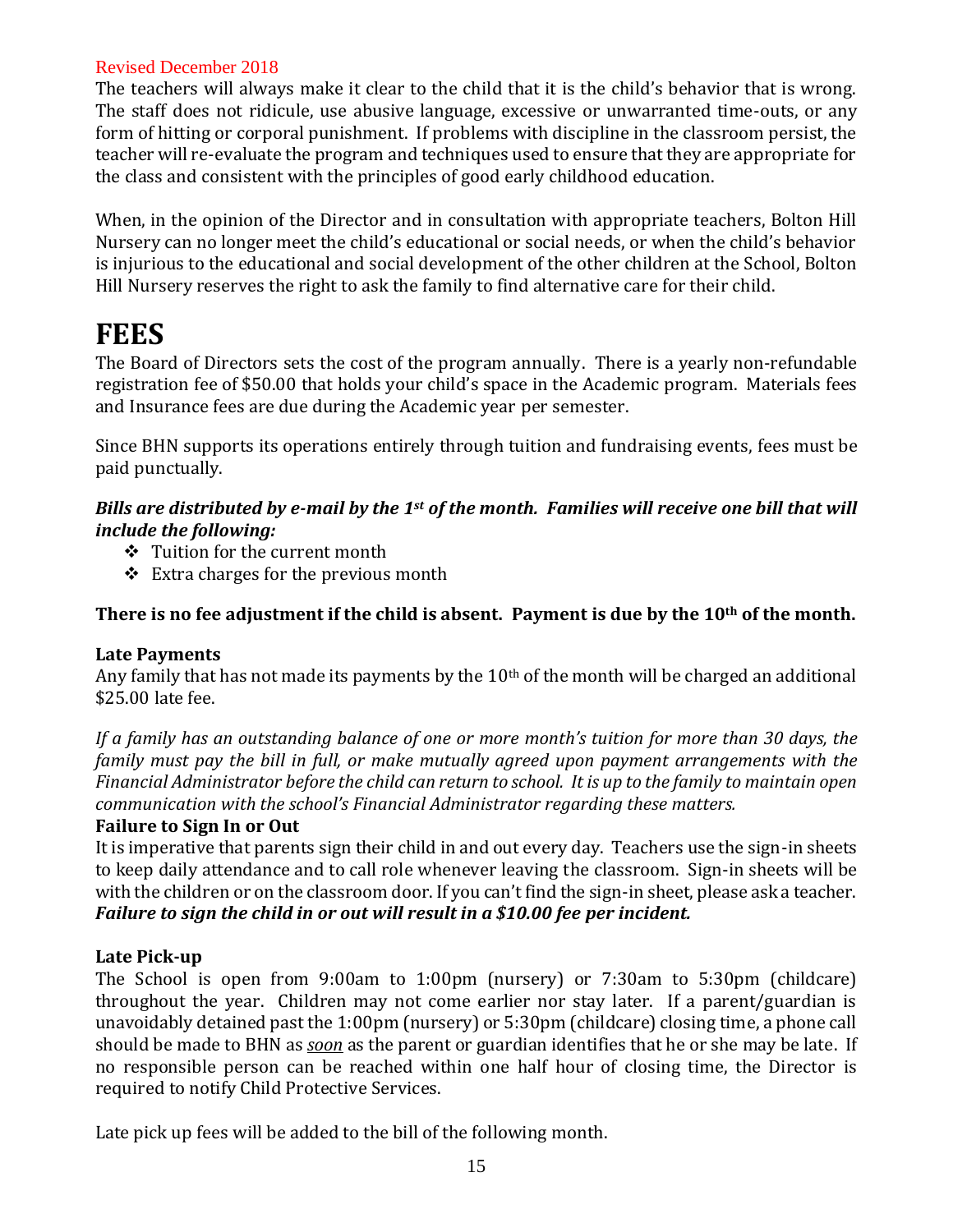**Late fees:**

| $\div$ Fewer than 5 minutes | \$5  |
|-----------------------------|------|
| $\div$ 6-15 minutes         | \$15 |
| $\div$ 16-30 minutes        | \$30 |
|                             |      |

Families that are consistently late in picking up their child will be asked to make other childcare arrangements.

#### **Additional Fees**

There are fees for extra services such as, but not limited to, early drop off, extra morning, extra day and extended day. As the cost of these services may differ by year, it is best to refer to the tuition sheet which is distributed at the beginning of the Academic year and can also be found on the School's website under Programs-> Tuition Rates.